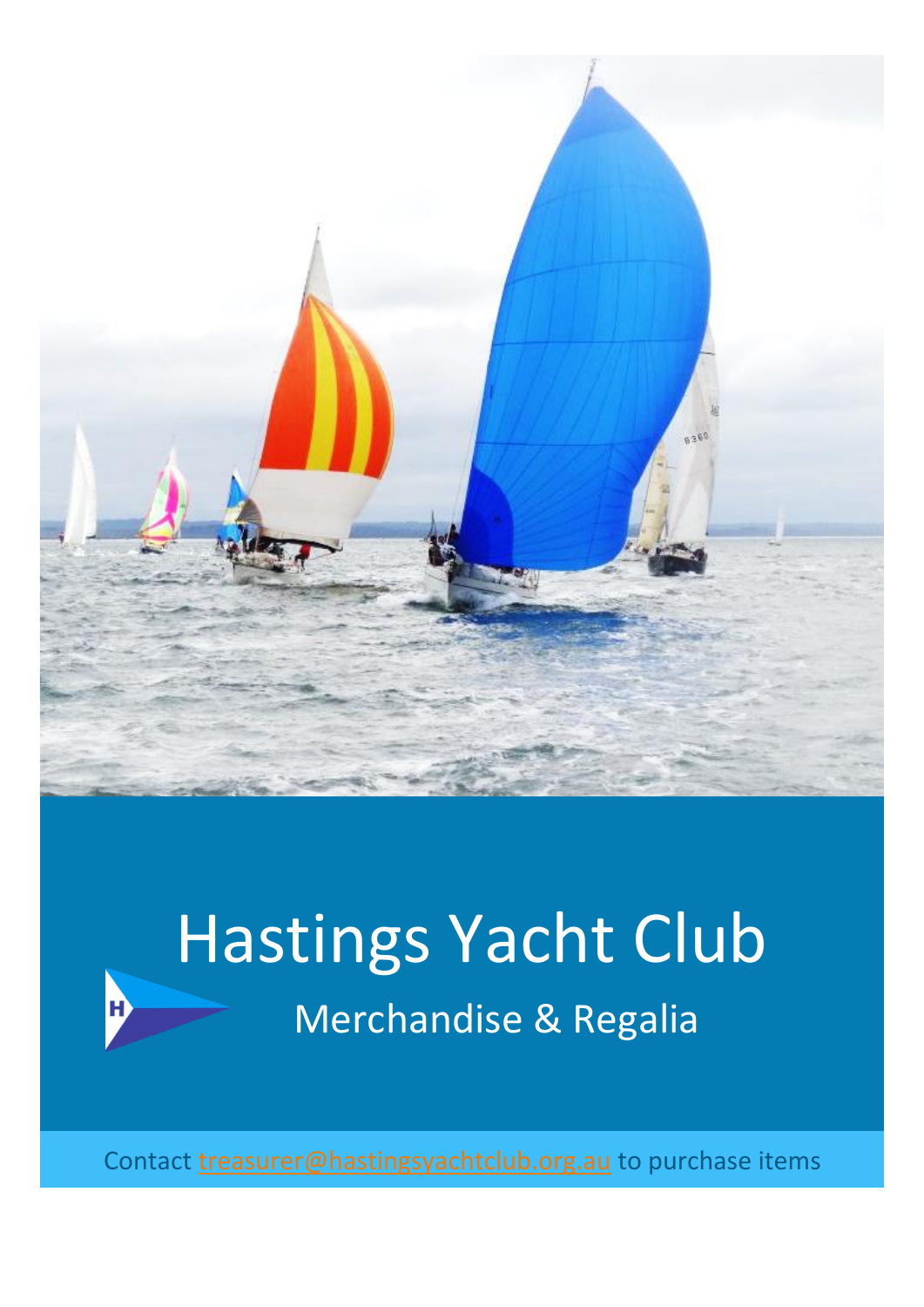| <b>*NEW STOCK*</b><br><b>POLO SHIRTS</b> | <b>TrueDry Long Sleeve Polo</b>                            | \$38.00                                 | <b>PS69</b>      |
|------------------------------------------|------------------------------------------------------------|-----------------------------------------|------------------|
|                                          | <b>TrueDry Short Sleeve Polo</b>                           | \$35.00                                 | <b>PS53</b>      |
|                                          | Long Sleeve Polo                                           | \$32.00                                 | <b>PS43</b>      |
| <b>*NEW STOCK*</b><br><b>HOODIES</b>     | Navy, Royal Blue or Grey Fleece<br>Hoodie                  | \$48.00                                 | FL <sub>07</sub> |
|                                          | Navy or Grey Full Zip Fleece<br>Hoodie                     | \$48.00                                 | FL <sub>03</sub> |
| <b>*NEW STOCK*</b><br><b>JACKETS</b>     | <b>Red Soft Shell Hooded Jacket</b>                        | \$78.00                                 | <b>JK34</b>      |
|                                          | Navy, Black or Red Waterproof<br>Sports Jacket             | \$68.00                                 | JK02             |
|                                          | <b>Black/Grey Soft Shell Jacket</b><br>1 x Size Small      | \$78.00<br><b>Reduced to</b><br>\$60.00 | JK31             |
|                                          | Green/Grey Soft Shell Jacket<br>1 x Size 10<br>1 x Size 12 | \$78.00<br><b>Reduced to</b><br>\$60.00 | JK31             |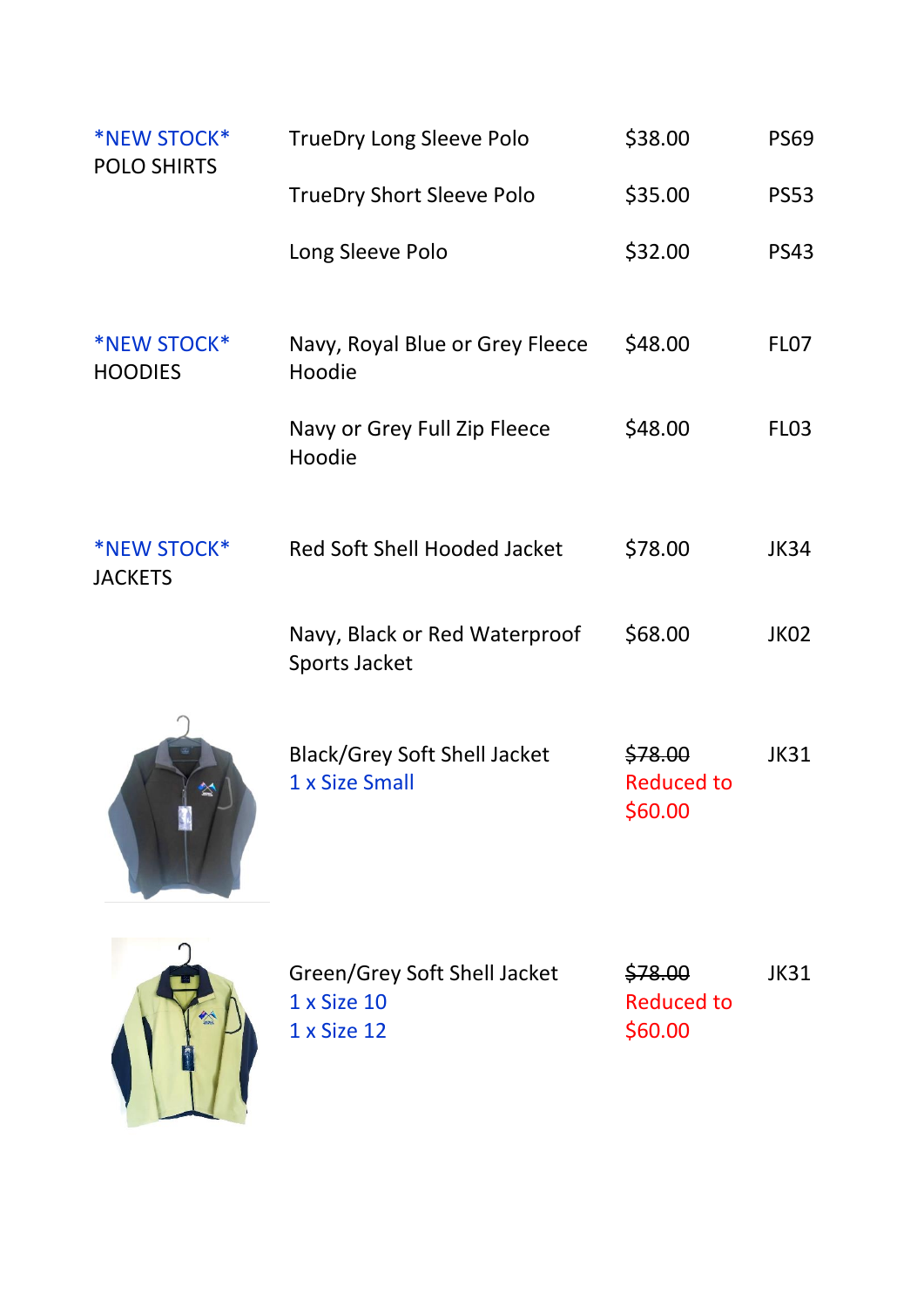

Blue/Grey Soft Shell Jacket 1 x Size Medium SOLD OUT 1 x Size 3XL SOLD OUT

\$78.00 Reduced to \$60.00 SOLD OUT Orders can be taken JK31



Navy Rain Jacket 1 x Size 3XL SOLD OUT \$78.00 Reduced to \$60.00 SOLD OUT Orders can be taken JK36



Navy/Grey Reversible Vest 1 x Size Medium SOLD OUT \$50.00 Reduced to \$25.00 SOLD OUT JK37



Navy Polar Fleece Vest 1 x Size 10

\$50.00 Reduced to \$25.00 PF10



Black Polar Fleece Vest 1 x Size 10 1 x Size 12 SOLD OUT 1 x Size Large

\$50.00 Reduced to \$25.00 PF10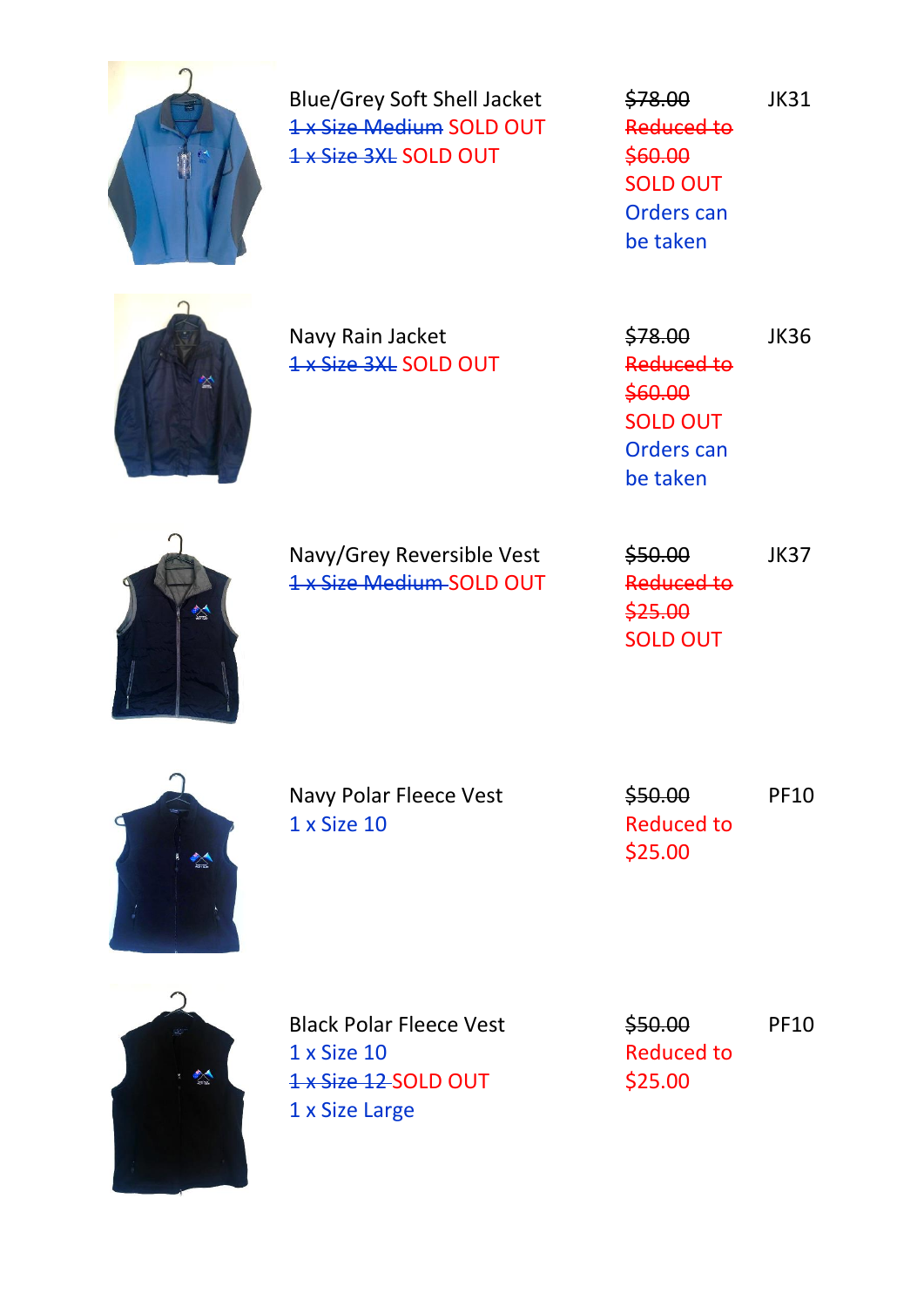| $\frac{d}{d\omega}$ | <b>Black Polar Fleece Full Zip</b><br>1 x Size 12   | \$48.00<br><b>Reduced to</b><br>\$25.00 | PF07           |
|---------------------|-----------------------------------------------------|-----------------------------------------|----------------|
|                     | Red/White Rugby Top<br><b>Various Sizes</b>         | \$50.00<br><b>Reduced to</b><br>\$25.00 | JB Wear        |
|                     | <b>Blue/White Rugby Top</b><br><b>Various Sizes</b> | \$50.00<br><b>Reduced to</b><br>\$25.00 | <b>JB Wear</b> |
|                     | Red/White Short Sleeve Polo Top<br>1 x Size 16      | \$28.00<br><b>Reduced to</b><br>\$20.00 | <b>PS19</b>    |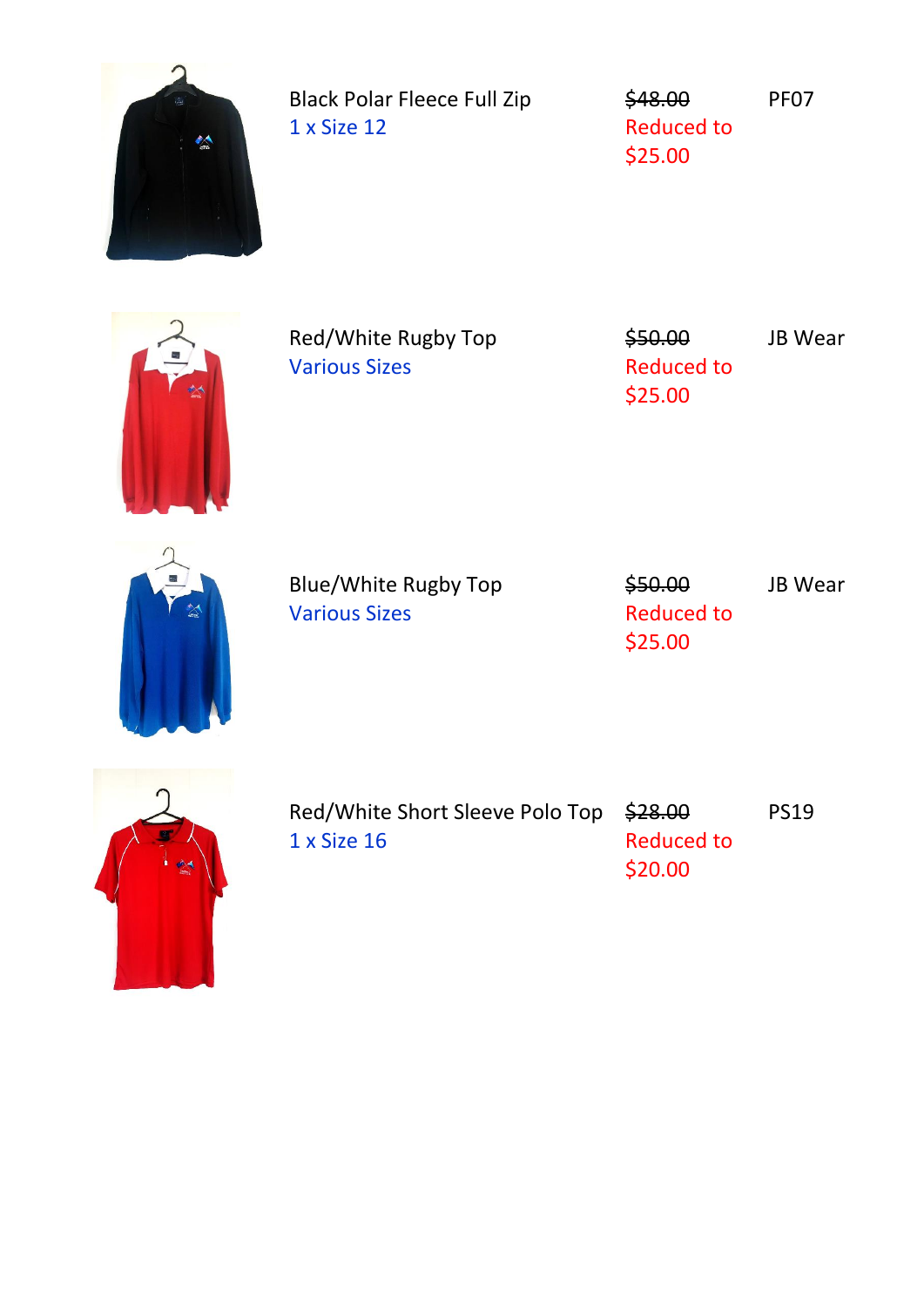

Sky Blue Short Sleeve Polo Top 1 x Size 2XL 2 x Size 3XL

\$28.00 Reduced to \$20.00 PS24



Kids White/Navy Long Sleeve Polo Top 1 x Size 10

\$25.00 Reduced to \$15.00 PS69K



Kids Navy Polar Fleece Full Zip 1 x Size 12

\$48.00 Reduced to \$20.00 PF11



Kids Navy Polar Fleece Half Zip 1 x Size 12

\$48.00 Reduced to \$20.00 PF07K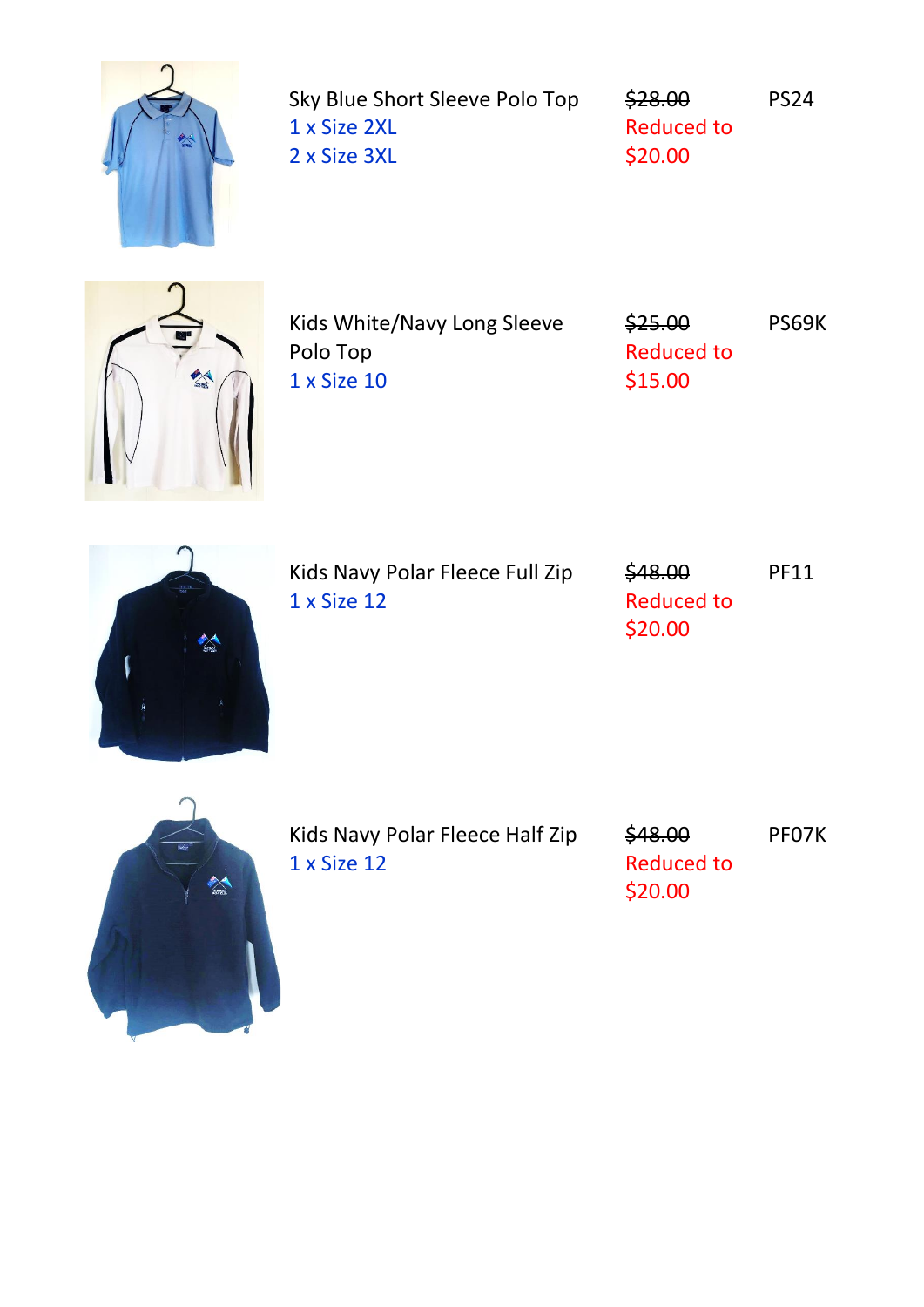

Sling Shoulder Duffle Bag  $\bigcirc$  \$40.00 B5023



Smart Back Pack **625.00** 

Out of Stock Orders can be taken B5002



Navy or White Hand Towel \$15.00

Reduced to \$10.00 TW02



Navy Beach Towel 1 left

\$30.00 Reduced to \$20.00

TW04